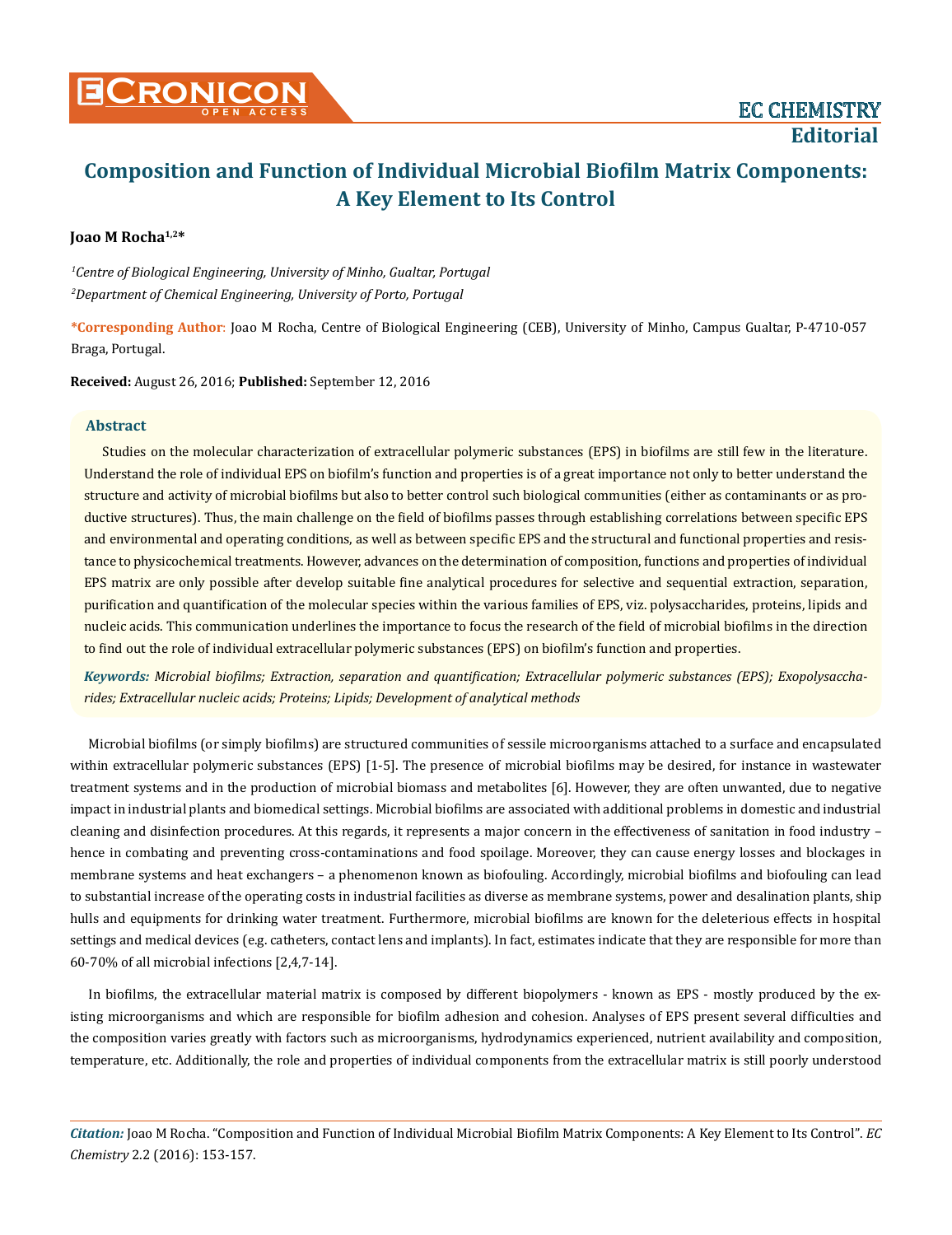[1,3-5,15-17]. EPS (also known as matrix) are mainly polysaccharides, proteins, nucleic acids, peptidoglycan and lipids, and possess several functions in biofilms. EPS are usually classified into two fractions according to the water solubility: water-soluble polymers (many polysaccharides, proteins and nucleic acids) and water-insoluble polymers (cellulose, chitin and glycolipids such as rhamnolipids). They provide mechanical stability and mediate adhesion and cohesion phenomena. Matrix components are responsible for biofilm's structural integrity – allowing cell-cell interaction, the formation of structures to access to nutrients and inhibition of antibiotics. The extracellular matrix acts as an external digestive system – due to the retention of extracellular enzymes - and recycling centre by keeping lysed components available. EPS serve as nutrients, sorption of organic and inorganic compounds, exchange of genetic material and export of cell components, electron acceptor or donor, and creates a protection against several factors, viz.: desiccation, oxidizing or charged biocides, some antibiotics and metallic cations, UV radiation, protozoan grazers and host immune defences. Amongst exopolysaccharides - the major fraction of EPS matrix – isolated from biofilm are the homopolysaccharides glucans, fructans and levans, curdlan or dextran and cellulose, and the heteroplolysaccharides alginate, emulsan, gellan or xanthan, Pel (pellicle), Psl (polysaccharide synthesis locus). In addition to the enzymes, biofilm matrix accounts for several structural proteins, e.g. CdrA, TasA, Bap and proteinaceous appendages (pili, fimbriae and flagella) [1,3-5,15-17].

Selective extraction, fractionation and isolation of individual EPS components present several difficulties and deeper knowledge is required. As a result, role and properties of individual components from matrix on the biofilms as a whole is still poorly understood. Nevertheless, and as already stressed, to understand the role of EPS in biofilm architecture and properties, it is fundamental to recognize the composition, functions and properties of individual EPS matrix [1,3-5,15-17]. Isolation of individual EPS components requires multimethods for extraction and separation, and has usually to be adapted according to the type of biofilm. Method protocols for extraction of EPS (usually by multi-method protocols) may involve physical (e.g. filtration, heating, blending, sonication, dialysis, lyophilization), chemical (e.g. buffers, tween, EDTA, formaldehyde, NaOH, cation exchanger resins) and enzymatic procedures (e.g. amylases, nucleases, proteases). Furthermore, fractionation, separation and quantification methodologies found in the literature encompasses a broad spectrum of techniques, e.g. ATR-FTIR spectroscopy, HPSEC, HPAEC-PAD, HPLC-SM, GC-MS, LC-MS, NMR [1,3,16,18-38]. The chemical, physical and enzymatic analytical methods used for extraction and separation of EPS have a major influence for characterisation of biofilms, thus selection of effective methods for extracting, separation, purification and quantification of extracellular polymeric substances must play a major concern on the studies of the role, composition and function of individual microbial biofilm matrix components.

To address the challenges in controlling the formation and development of microbial biofilms as well as in the resistance of the biofilms to physicochemical treatments, find out correlations between such effects and extracellular polymeric substances is required. The characterization and function of EPS on biofilm matrix has drawn an increasing attention but a deeper knowledge is essential. It is likely that the critical bottlenecks found in control of microbial biofilm growth and withstand to physicochemical treatments may effectively be overcome through the correlation with specific EPS - selectively extracted and further quantified with appropriated fine and effective analytical methods. Furthermore, it is expected that these efforts are of first importance to allow the advance of cutting-edge technologies for biofilm control, based on novel, efficient, sustainable and cost effective processes.

Microbial biofilms hold a major economic and environmental importance because of its strong impact in the industry and hospital settings. A better knowledge and control of the biofilm growth may lead to the employment of cheaper, more efficient and environmental friendly practices for its removal in the industrial processing units and medical devices. In addition, it may contribute to the reduction of associated nosocomial infections – thus playing important economical and social roles. Besides, a better characterization of microbial biofilms may contribute to the required knowledge towards the economical feasibility of its employment in wastewater treatments and/ or microbial biomass production and generation of high-added by-products for several applications.

#### **Acknowledgments**

The author is grateful to Prof. Filipe Mergulhão and Prof. Luis Melo, from the Laboratory for Process Engineering, Environment, Biotechnology and Energy, Department of Chemical Engineering, University of Porto, Portugal, for the scientific assistance and suggestions

*Citation:* Joao M Rocha. "Composition and Function of Individual Microbial Biofilm Matrix Components: A Key Element to Its Control". *EC Chemistry* 2.2 (2016): 153-157.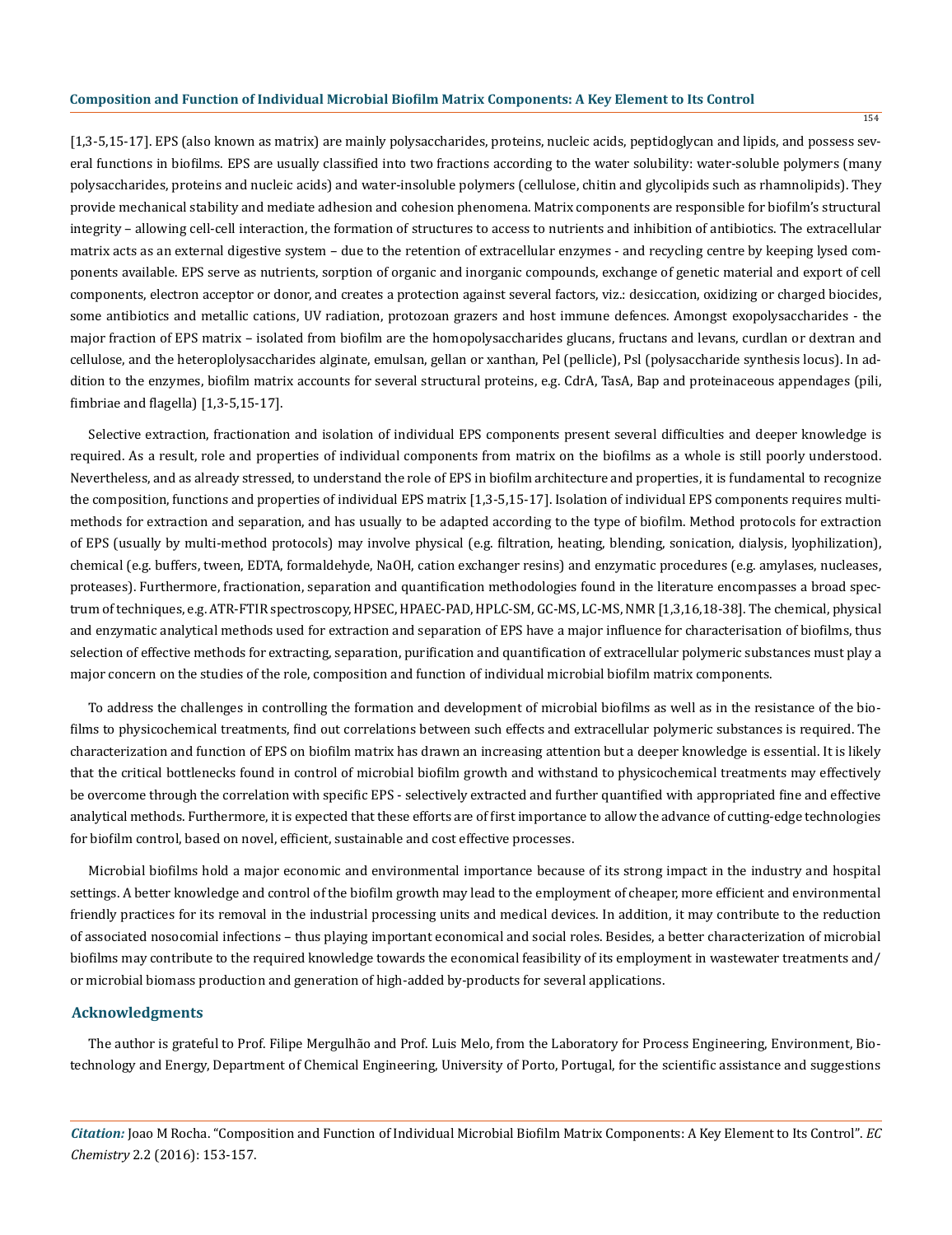shared. Author gratefully acknowledges the Centre of Biological Engineering (CEB) and the University of Minho (UM), Portugal, for the research grants (Ref. #uminho/bpd/49/2014 and Ref. #uminho/bpd/53/2015) under the Integrated Framework Program ON.2 BIO2Norte – Biotechnology and Bioengineering for the Quality of Life and Sustainable Development (N‐01‐07‐01‐24‐01‐09). The above research was developed at the Department of Chemical Engineering (DEQ), Faculty of Engineering, University of Porto (FEUP), Portugal, therefore author acknowledges the utilization of laboratory premises to perform this project. Finally, the author also thanks the FCT Strategic Project of UID/BIO/04469/2013 unit, the project RECI/BBB‐EBI/0179/2012 (FCOMP‐01‐0124‐FEDER‐027462) and the project "BioInd - Biotechnology and Bioengineering for improved Industrial and Agro‐Food processes", REF. NORTE‐07‐0124‐FEDER‐000028, co‐funded by the Programa Operacional Regional do Norte (ON.2 - O Novo Norte) [Northern Regional Operational Framework Program, ON.2], QREN, FEDER.

# **Bibliography**

- 1. [Flemming HC and Wingender J. "The biofilm matrix".](http://www.nature.com/nrmicro/journal/v8/n9/abs/nrmicro2415.html) *Nature Reviews Microbiology* 8 (2010): 623-633.
- 2. Gomes LC., *et al.* ["Macroscale versus microscale methods for physiological analysis of biofilms formed in 96-well microtiter plates".](http://www.ncbi.nlm.nih.gov/pubmed/24140575) *[Journal of Microbiological Methods](http://www.ncbi.nlm.nih.gov/pubmed/24140575)* 95.3 (2013): 342-349.
- 3. Lembre P., *et al.* ["Exopolysaccharides of the Biofilm Matrix: A Complex Biophysical World. Chapter 13. In The Complex World of](http://www.intechopen.com/books/the-complex-world-of-polysaccharides/exopolysaccharides-of-the-biofilm-matrix-a-complex-biophysical-world) Polysaccharides". *Intech* [\(2012\): 371-392.](http://www.intechopen.com/books/the-complex-world-of-polysaccharides/exopolysaccharides-of-the-biofilm-matrix-a-complex-biophysical-world)
- 4. [Mann EE and Wozniak DJ. "Pseudomonas biofilm matrix composition and niche biology".](http://www.ncbi.nlm.nih.gov/pubmed/22212072) *FEMS Microbiology Reviews* 36.4 (2011): [893-916.](http://www.ncbi.nlm.nih.gov/pubmed/22212072)
- 5. [Sutherland IW. "Biofilm exopolysaccharides: a strong and sticky framework".](http://www.ncbi.nlm.nih.gov/pubmed/11160795) *Microbiology* 147.1 (2001): 3-9.
- 6. Christenson L. "Algal biofilm production and harvesting system for wastewater-treatment with biofuels by-products". Master degree thesis. Utah State University, Logan, Utah, (2011): 95.
- 7. Gomes LC., *et al.* ["96-well microtiter plates for biofouling simulation in biomedical settings".](http://www.ncbi.nlm.nih.gov/pubmed/24684538) *Biofouling* 30.5 (2014): 535-546.
- 8. [Kumar CG and Anand SK. "Significance of microbial biofilms in food industry: a review".](http://www.ncbi.nlm.nih.gov/pubmed/9706794) *International Journal of Food Microbiology* [42.1-2 \(1998\): 9-27.](http://www.ncbi.nlm.nih.gov/pubmed/9706794)
- 9. Lemos M., *et al.* ["The effects of ferulic and salicylic acids on Bacillus cereus and Pseudomonas fluorescens single- and dual-species](http://www.sciencedirect.com/science/article/pii/S0964830513002242) biofilms". *[International Biodeterioration & Biodegradation](http://www.sciencedirect.com/science/article/pii/S0964830513002242)* 86 (2014): 2-51.
- 10. Lin H., *et al.* ["A critical review of extracellular polymeric substances \(EPSs\) in membrane bioreactors: characteristics, roles in mem](http://www.sciencedirect.com/science/article/pii/S0376738814001586)[brane fouling and control strategies".](http://www.sciencedirect.com/science/article/pii/S0376738814001586) *Journal of Membrane Science* 460 (2014): 110-125.
- 11. Mizan Md FR., *et al.* ["Microbial biofilms in seafood: A food-hygiene challenge".](http://www.sciencedirect.com/science/article/pii/S0740002015000131) *Food Microbiology* 49 (2015): 41-55.
- 12. Moreira JMR., *et al.* ["The effects of surface properties on Escherichia coli adhesion are modulated by shear stress".](http://www.ncbi.nlm.nih.gov/pubmed/25218513) *Colloids and Sur[faces B: Biointerfaces](http://www.ncbi.nlm.nih.gov/pubmed/25218513)* 123 (2014): 1-7.
- 13. [Verran J. "Biofouling in food processing. Biofilm or biotransfer potential?"](http://www.sciencedirect.com/science/article/pii/S0960308502703362) *Trans IChemE 80, Part C* (2002): 292-298.
- 14. Moreira JMR., *et al.* ["The impact of material properties, nutrient load and shear stress on biofouling in food industries.](http://www.sciencedirect.com/science/article/pii/S096030851500067X) *Food and [Bioproducts Processing](http://www.sciencedirect.com/science/article/pii/S096030851500067X)* 95 (2015): 228-236.
- 15. Badireddy AP., *et al.* ["Role of extracellular polymeric substances in bioflocculation of activated sludge microorganisms under glu](http://www.ncbi.nlm.nih.gov/pubmed/20619438)[cose-controlled conditions".](http://www.ncbi.nlm.nih.gov/pubmed/20619438) *Water Research* 44 (2010): 4505-4516.

*Citation:* Joao M Rocha. "Composition and Function of Individual Microbial Biofilm Matrix Components: A Key Element to Its Control". *EC Chemistry* 2.2 (2016): 153-157.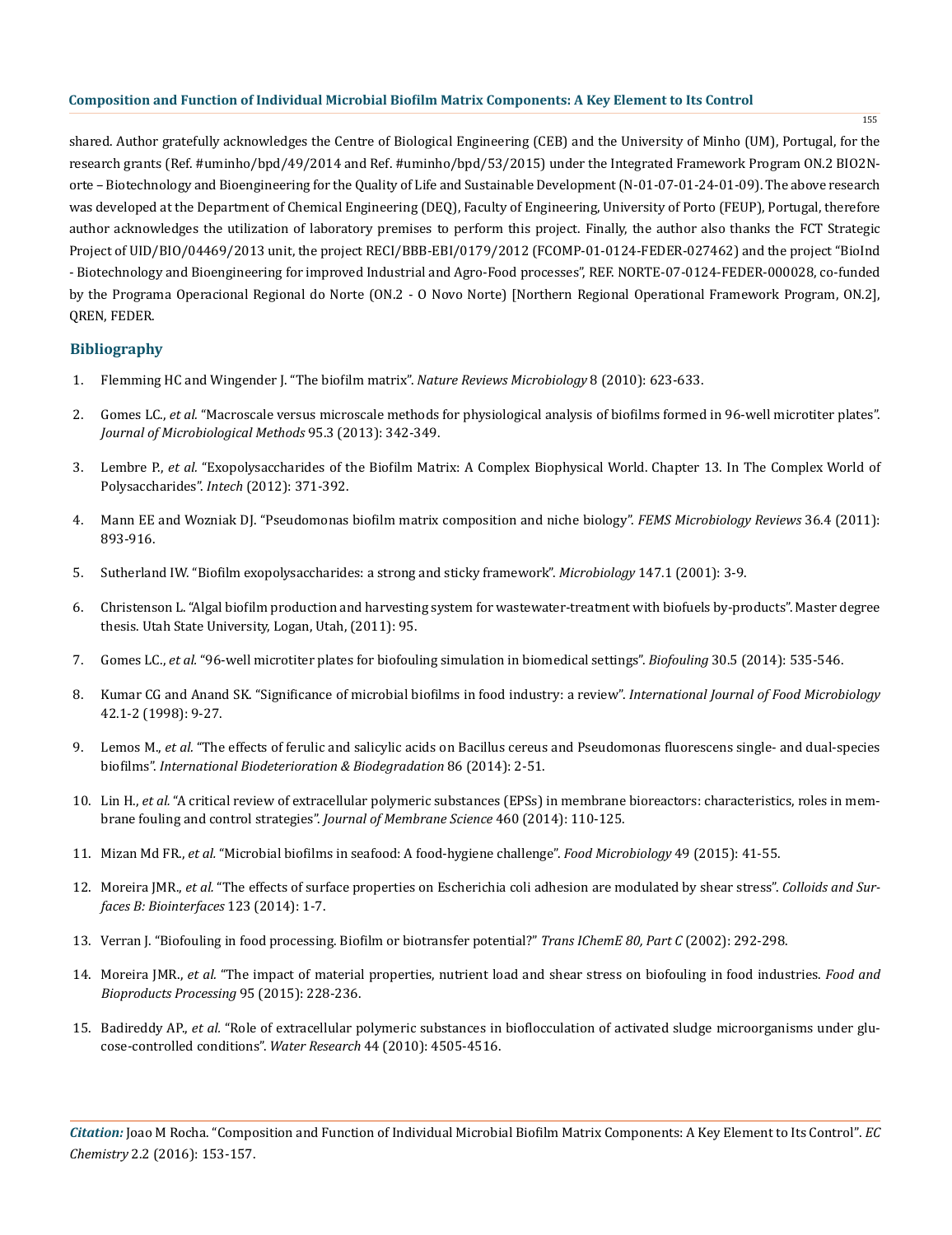- 16. Ras M., *et al.* ["Extracellular polymeric substances diversity of biofilms grown under contrasted environmental conditions".](http://www.ncbi.nlm.nih.gov/pubmed/21193214) *Water Research* [45.4 \(2011\): 1529-1538.](http://www.ncbi.nlm.nih.gov/pubmed/21193214)
- 17. Zhurina MV., *et al.* ["Composition and Functions of the Extracellular Polymer Matrix of Bacterial Biofilms".](http://link.springer.com/article/10.1134/S002626171406023X) *Microbiology* 83.6 (2014): [713-722.](http://link.springer.com/article/10.1134/S002626171406023X)
- 18. [Adav SS and Lee DJ. "Characterization of extracellular polymeric substances \(EPS\) from phenol degrading aerobic granules".](http://www.sciencedirect.com/science/article/pii/S1876107010002270) *Journal [of the Taiwan Institute of Chemical Engineers](http://www.sciencedirect.com/science/article/pii/S1876107010002270)* 42 (2011): 645-651.
- 19. [Alasonati E and Slaveykova VI. "Effects of extraction methods on the composition and molar mass distributions of exopolymeric sub](http://www.ncbi.nlm.nih.gov/pubmed/22507904)[stances of the bacterium Sinorhizobium meliloti".](http://www.ncbi.nlm.nih.gov/pubmed/22507904) *Bioresource Technology* 114 (2012): 603-609.
- 20. Bin Z., *et al.* ["Extraction and analysis of extracellular polymeric substances in membrane fouling in submerged MBR".](http://www.sciencedirect.com/science/article/pii/S0011916408002099) *Desalination* [227.1-3 \(2008\): 286-294.](http://www.sciencedirect.com/science/article/pii/S0011916408002099)
- 21. Chabaliná LD., *et al.* ["Characterization of soluble and bound EPS obtained from 2 submerged membrane bioreactors by 3D-EEM and](http://www.ncbi.nlm.nih.gov/pubmed/24054651)  HPSEC". *Talanta* [115 \(2013\): 706-712.](http://www.ncbi.nlm.nih.gov/pubmed/24054651)
- 22. Chen T., *et al.* ["Formation and characterization of extracellular polymeric substance from Shewanella xiamenensis BC01 under cal](http://www.sciencedirect.com/science/article/pii/S1876107015002382)cium stimulation". *[Journal of the Taiwan Institute of Chemical Engineers](http://www.sciencedirect.com/science/article/pii/S1876107015002382)* 57 (2015): 1-7.
- 23. Comte S., *et al.* ["Effect of extraction method on EPS from activated sludge: An HPSEC investigation".](http://www.sciencedirect.com/science/article/pii/S0304389406006881) *Journal of Hazardous Materials* [140.1-2 \(2007\): 129-137.](http://www.sciencedirect.com/science/article/pii/S0304389406006881)
- 24. Denkhaus E., *et al.* ["Chemical and physical methods for characterisation of biofilms".](http://link.springer.com/article/10.1007/s00604-006-0688-5) *Microchimica Acta* 158 (2007): 1-27.
- 25. Görner T., *et al.* ["Activated sludge exopolymers: separation and identification using size exclusion chromatography and infrared mi](http://www.sciencedirect.com/science/article/pii/S0043135402005535)cro-spectroscopy". *Water Research* [37 \(2003\): 2388-2393.](http://www.sciencedirect.com/science/article/pii/S0043135402005535)
- 26. [Kunacheva C and Stuckey DC. "Analytical methods for soluble microbial products \(SMP\) and extracellular polymers \(ECP\) in waste](http://www.sciencedirect.com/science/article/pii/S0043135414003297)[water treatment systems: A review".](http://www.sciencedirect.com/science/article/pii/S0043135414003297) *Water Research* 61 (2014): 1-18.
- 27. Lee BM., *et al.* ["Comparison of the characteristics of extracellular polymeric substances for two different extraction methods and](http://www.ncbi.nlm.nih.gov/pubmed/22835866)  [sludge formation conditions".](http://www.ncbi.nlm.nih.gov/pubmed/22835866) *Chemosphere* 90 (2013): 237-244.
- 28. Liang Z., *et al.* ["Extraction and structural characteristics of extracellular polymeric substances \(EPS\), pellets in autotrophic nitrifying](http://www.ncbi.nlm.nih.gov/pubmed/20655088) [biofilm and activated sludge".](http://www.ncbi.nlm.nih.gov/pubmed/20655088) *Chemosphere* 81.5 (2010): 626-632.
- 29. Liu L., *et al.* ["Extraction and characterization of bound extracellular polymeric substances from cultured pure cyanobacterium \(Mi](http://www.sciencedirect.com/science/article/pii/S1001074214000497)crocystis wesenbergii)". *[Journal of Environmental Sciences](http://www.sciencedirect.com/science/article/pii/S1001074214000497)* 26.8 (2014): 1725-1732.
- 30. Lorite GS. e*t al.* ["On the role of extracellular polymeric substances during early stages of Xylella fastidiosa biofilm formation".](http://www.ncbi.nlm.nih.gov/pubmed/23164974) *Colloids [and Surfaces B: Biointerfaces](http://www.ncbi.nlm.nih.gov/pubmed/23164974)* 102 (2013): 519-525.
- 31. Mojica K., *et al.* ["Quantitative analysis of biofilm EPS uronic acid content".](http://www.ncbi.nlm.nih.gov/pubmed/17822791) *Journal of Microbiological Methods* 71 (2007): 61-65.
- 32. Ras M., *et al.* ["A high yield multi-method extraction protocol for protein quantification in activated sludge".](http://www.ncbi.nlm.nih.gov/pubmed/18396040) *Bioresource Technology* 99 [\(2008\): 7464-7471.](http://www.ncbi.nlm.nih.gov/pubmed/18396040)
- 33. Ras M., *et al.* ["Distribution and hydrophobic properties of extracellular polymeric substances in biofilms in relation towards cohe](http://www.ncbi.nlm.nih.gov/pubmed/23524058)sion". *[Journal of Biotechnology](http://www.ncbi.nlm.nih.gov/pubmed/23524058)* 165 (2013): 85-92.
- 34. Sabra W., *et al.* ["Bacterial alginate: physiology, product quality and process aspects".](http://www.ncbi.nlm.nih.gov/pubmed/11548998) *Applied Microbiology and Biotechnology* 56 [\(2001\): 315-325.](http://www.ncbi.nlm.nih.gov/pubmed/11548998)

*CCitation:* Joao M Rocha. "Composition and Function of Individual Microbial Biofilm Matrix Components: A Key Element to Its Control". *EC Chemistry* 2.2 (2016): 153-157.